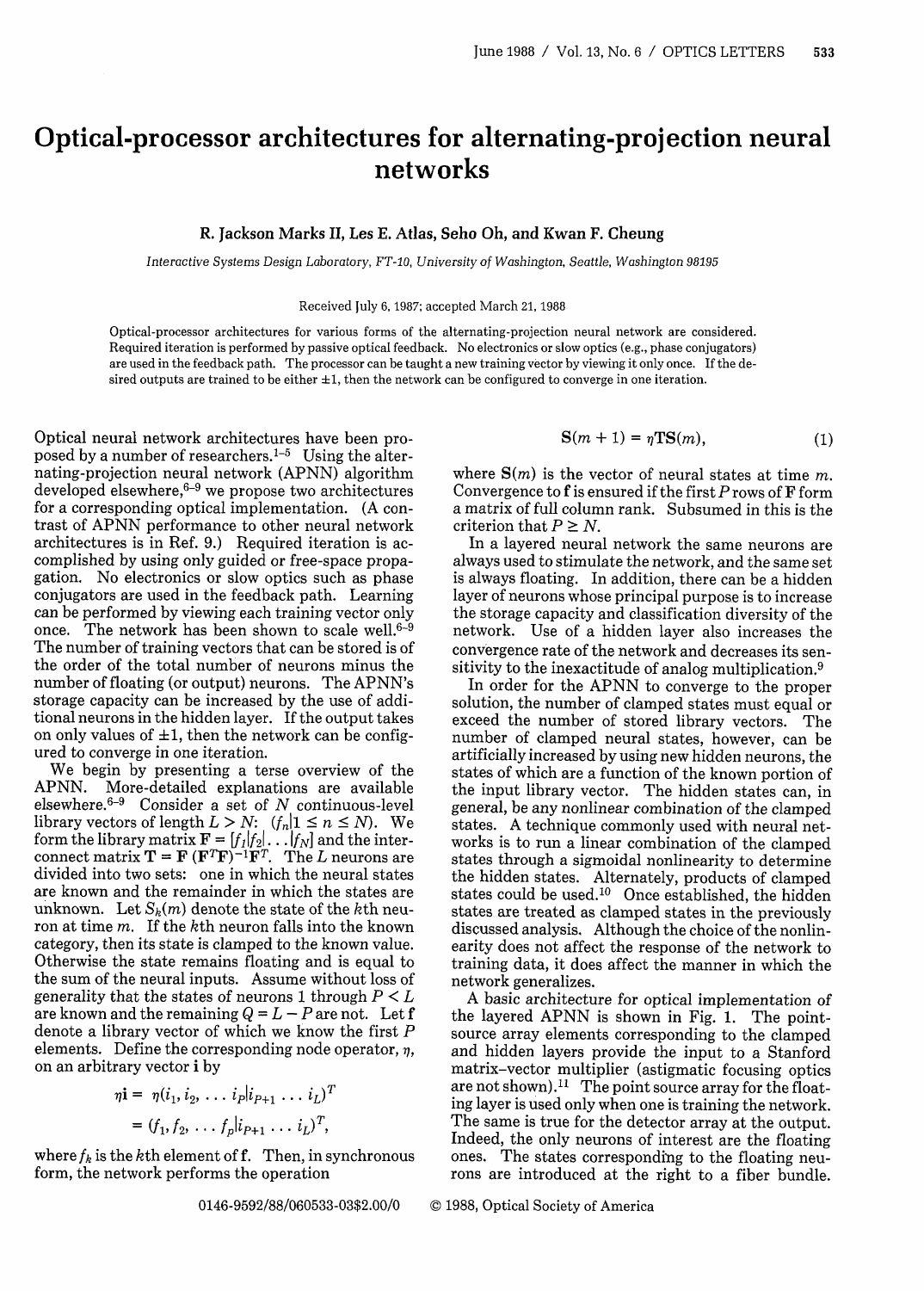

Fig. 1. An architecture for performing a layered APNN. In practice, the architecture requires augmentation as in Ref. 11 to allow for the required bipolar operations. The states of the hidden layers are nonlinear functions of the clamped layers and are generated electronically.

These intensities are fed back to the input as shown, and the process corresponding to Eq. (1) is repeated iteratively until convergence. Alternately, mirrors can be used to provide the feedback.12

The astute reader will have noticed two implementation problems associated with the architecture in Fig. 1. First, there is no provision to detect the output. Second, there is no apparent provision for compensating for absorptive, coupling, and other losses in the feedback path. Each of these problems has a straightforward solution. To detect the output, we simply place a highly transmitting pellicle in the feedback path and focus the reflected portion onto a detector array (not shown). This contributes more to the problem concerning losses in the feedback path.

The magnitude of the elements of  $T$  is generally quite small when  $N \ll L$ . For example, if the library matrix consists of only  $\pm 1$ 's and the library vectors are orthogonal, then the maximum value of the magnitude of the elements in  $T$  is  $N/L$ . (We would expect such orthogonal library vectors in the statistical sense if all elements of  $\bf{F}$  were chosen by a 50–50 coin flip.) When each element of  $T$  is small, feedback losses can be compensated for by scaling the intensity transmittance up to its maximum passive value of unity. Note that the storage capacity of the network is then in part a function of the ability to minimize feedback losses.

When every neuron in the network can either be clamped or floating, the APNN is said to be homogeneous. In this form the network stimulus can be provided by different neurons from application to application.

An architecture for a homogeneous APNN is shown in Fig. 2. Clamped neural states are provided by the point-source array. The five darkened dots on the array correspond to the five clamped neural states in this example. These provide the input-vector intensities for the portion of the Stanford matrix-vector multiplier corresponding to the upper spatial light modulator (SLM). The light is collected at the output and, as before, is fed back through a fiber-optics bundle to the input. The light from the fiber output is fed through the lower portion of the Stanford matrixvector multiplier, whose SLM transmittance compensates for feedback loss. The processor output is detected as before.

Note that there should be no input from fibers corresponding to clamped neurons. This can be accomplished with either an optic-optic or electro-optic toggle that turns off the fibers corresponding to the locations of the clamped neurons. Such switches can operate in the gigahertz range with small attenuation.<sup>13</sup>

Note that the feedback is totally optical. In essence, the nonlinearities of the neural network have been placed at the input rather than in the feedback path.

The interconnect matrix equation [Eq. (1)] for most cases is computationally unacceptable. In the spirit of learning, the interconnect matrix can be constructed one vector at a time by using a Gram-Schmidt procedure.<sup>7,8</sup> If, for example, we wish to include a new library vector f in an established APNN with an interconnect matrix **T,** the revised interconnect matrix is

$$
\mathbf{T}_{+} = \mathbf{T} + ee^{T}/(e^{T}e), \qquad (2)
$$

where  $e = (\mathbf{I} - \mathbf{T})\mathbf{f}$ .

Consider, then, training the homogeneous APNN in Fig. 2. A new training vector f is input on the source array. Since the fibers are turned off, the vector **Tf** will be read by the output detector (not shown). The output is subtracted electronically from the input to give the vector e. The SLM is then updated in accordance with Eq.  $(2)$ .

If the new library vector  $f$  is a linear combination of the previous library vectors, then e will contain all zeros. Owing to the computational inexactitude of analog computations is such a case, e will be close to but not exactly equal to the zero vector. This motivates us to compare the energy *eTe* to a small threshold before deciding whether Eq. (2) should be applied.

The layered APNN in Fig. 1 can be similarly trained. As with the case above, the input to the system from the fibers is suppressed. The vector f is input on the source array. The output is read by the detector array shown, and the detector array is used to read the output in the recall mode (not shown). Updating the SLM transmittance is done as before. The energy of the error corresponding to the output neurons only, however, should be used to determine whether to use Eq. (2).

Note that for both the layered and homogeneous



Fig. 2. An architecture for performing a homogeneous APNN.